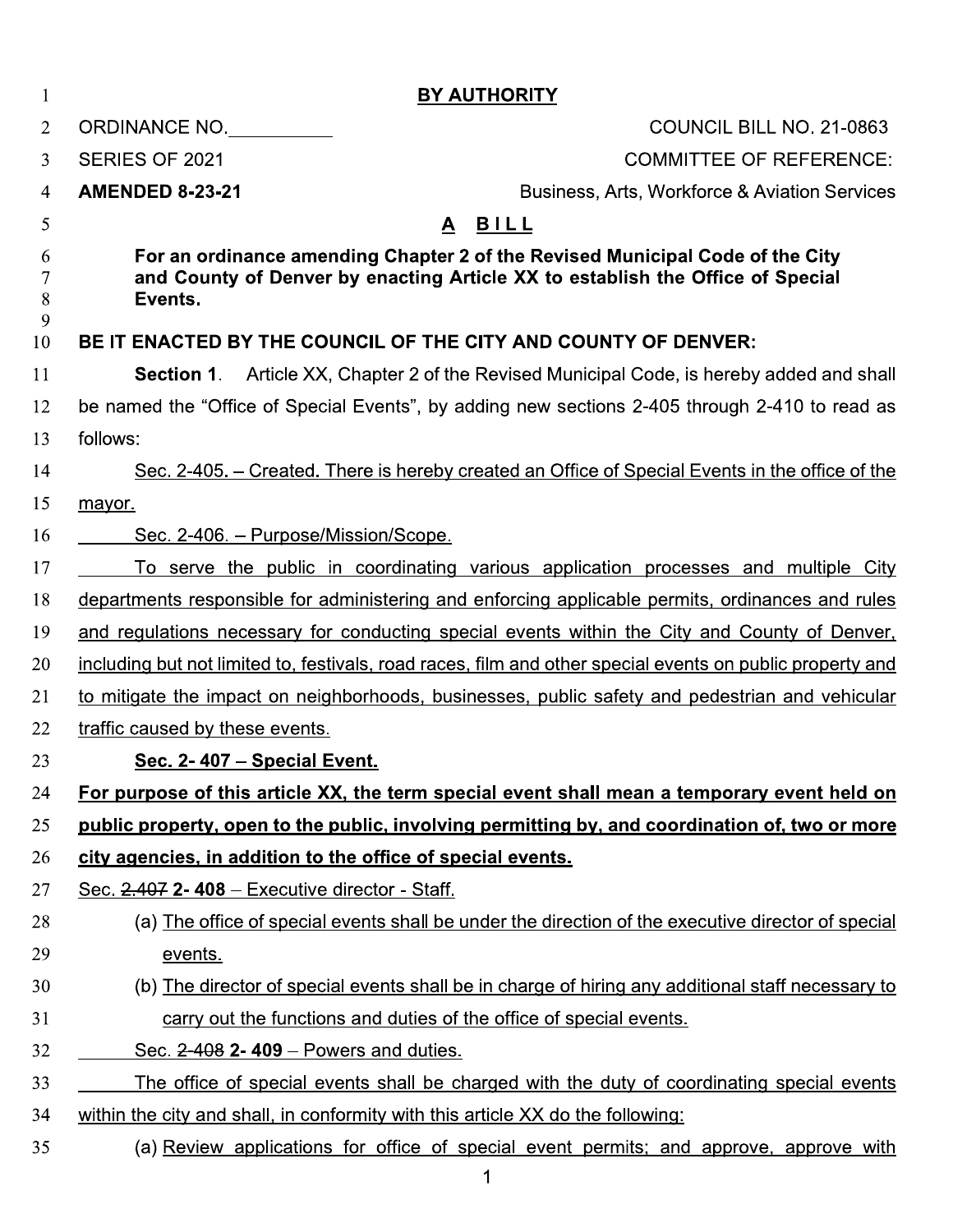| $\mathbf{1}$   | conditions, or deny applications in compliance with this article XX and with rules adopted         |
|----------------|----------------------------------------------------------------------------------------------------|
| $\overline{2}$ | hereunder. For purposes of this article XX, the term "office of special events permit" shall       |
| 3              | mean a permit to hold a special event issued by the office of special events indicating that       |
| 4              | all other city requirements necessary have been met or obtained by the permittee.                  |
| 5              | (b) May require permittees to provide a certificate of insurance in accordance with the special    |
| 6              | events rules and regulations showing coverage for general liability, including the                 |
| 7              | operations under the permit and showing the City and County of Denver as additionally              |
| 8              | insured. Exemptions to the insurance requirements may be granted by the Director, in               |
| 9              | consultation with Denver's Risk Management Office, and any adopted policy of the office            |
| 10             | of special events.                                                                                 |
| 11             | (c) Adopt rules and regulations governing the administration and enforcement of this article       |
| 12             | XX, including application requirements and provisions for interdepartmental review and             |
| 13             | establishment of fees for the review and administration required by this article XX.               |
| 14             | (d) In carrying out its duties, the department will coordinate with other City departments to: (1) |
| 15             | set reasonable boundaries for the special event venue and special event impact area; (2)           |
| 16             | impose reasonable conditions on the special event based on public health, safety, and              |
| 17             | welfare; (3) issue permits or authorizations for the special event; (4) require an office of       |
| 18             | special events application for events occurring on city-owned property where two or more           |
| 19             | city departments are involved;                                                                     |
| 20             | (5) deny or revoke an office of special events permit for reasons including but not limited        |
| 21             | the applicant's failure to obtained obtain necessary permits from any other                        |
| 22             | departments department of the City and County of Denver, or failure to comply with                 |
| 23             | the rules and regulations governing special events, or any other applicable ordinance, rule        |
| 24             | or regulation of the City and County of Denver; and (6) obtain permission from and consult         |
| 25             | with public agencies that have ownership or jurisdiction over land within a special event          |
| 26             | venue or district.                                                                                 |
| 27             | (e) Prepare and make publicly available a year end summary.                                        |
| 28             | Sec. 2-409 2-410. - Unlawful acts.                                                                 |
| 29             | It shall be unlawful for any person to violate any rule or regulation adopted by the director      |
| 30             | pursuant to section 2-408 2-409.                                                                   |
| 31             | Section 39-88, "Film Permits" shall be stricken from Division 4, Article II, Chapter<br>Section 2. |
| 32             | 39 of the Revised Municipal Code and relocated and restated in Division 4 of Article XX, Chapter 2 |

33 of the Revised Municipal Code, in its entirety to read as follows: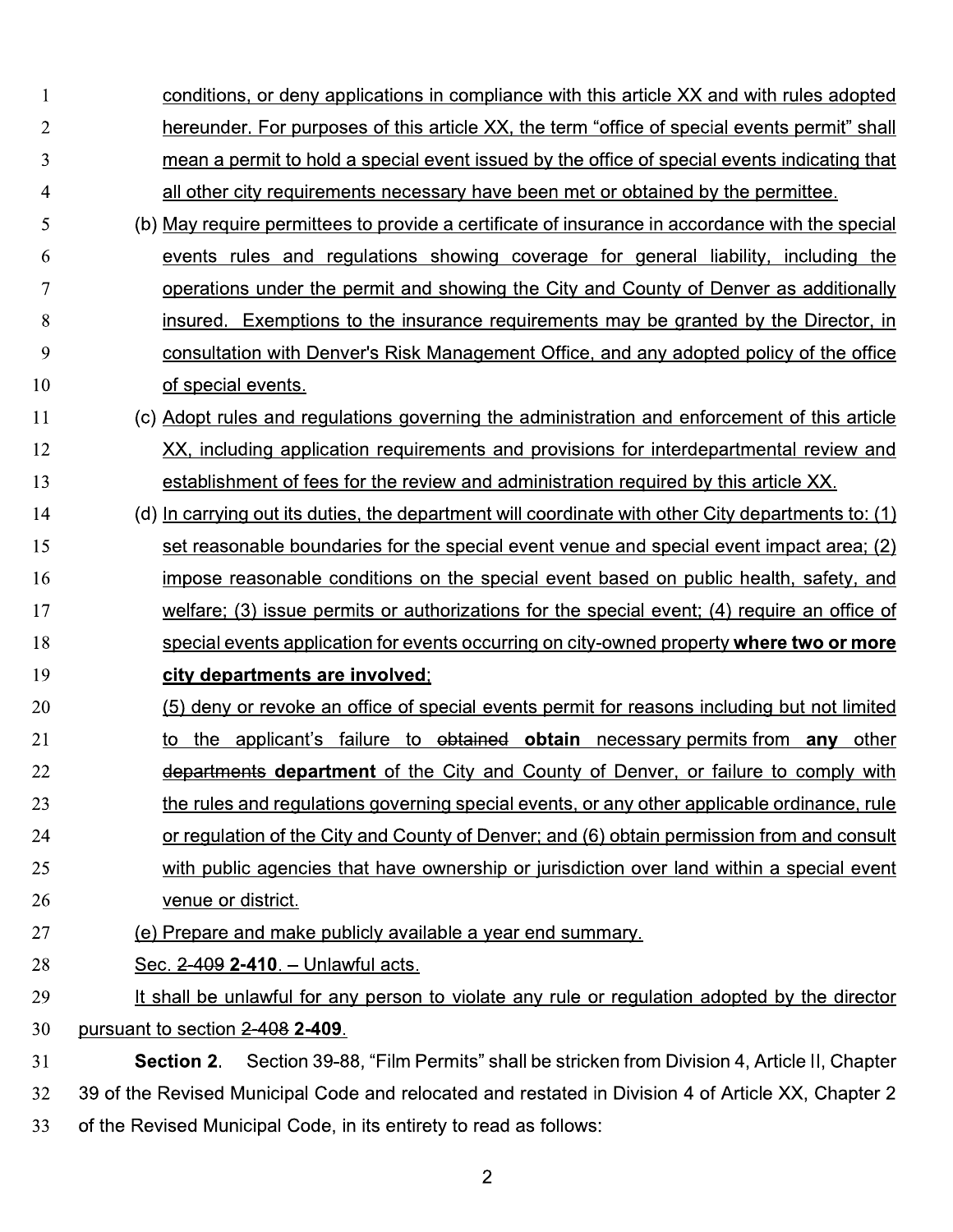$\mathbf{1}$ 

Sec. 2-410 2-411- Film Permits.

|                 |                                                                                                       | $500.2$ Tiv $2 - 11$ in the ching                                                                      |  |  |  |
|-----------------|-------------------------------------------------------------------------------------------------------|--------------------------------------------------------------------------------------------------------|--|--|--|
| $\overline{2}$  | The executive director or his/her designee shall have the authority to review applications for        |                                                                                                        |  |  |  |
| 3               | a permit to allow filming operations under the following terms and conditions on city-owned property: |                                                                                                        |  |  |  |
| 4               | (a)                                                                                                   | Upon receipt of an application for a film operation permit, the following actions are                  |  |  |  |
| 5               | taken:                                                                                                |                                                                                                        |  |  |  |
| 6               |                                                                                                       | The executive director or designee shall notify and coordinate specific details with                   |  |  |  |
| 7               |                                                                                                       | affected city department(s) including, but not limited to, the permitting division of the              |  |  |  |
| 8               |                                                                                                       | department of transportation and infrastructure and parks and recreation, the Denver                   |  |  |  |
| 9               |                                                                                                       | police department, and the Denver fire department. For significant productions, the                    |  |  |  |
| 10              |                                                                                                       | applicant shall provide notice to council members, neighborhood organizations, and                     |  |  |  |
| 11              |                                                                                                       | business improvement districts within whose district the proposed filming will take                    |  |  |  |
| $\overline{12}$ |                                                                                                       | <u>place and;</u>                                                                                      |  |  |  |
| 13              |                                                                                                       | (2) A certificate of insurance as required by the film and video rules and regulations                 |  |  |  |
| 14              |                                                                                                       | showing coverage for general liability, including the operations under the permit and                  |  |  |  |
| 15              |                                                                                                       | showing the City and County of Denver as additionally insured. Exemptions to the                       |  |  |  |
| 16              |                                                                                                       | insurance requirements may be granted by the executive director or designee, in                        |  |  |  |
| 17              |                                                                                                       | consultation with Denver's risk management office, and any adopted policy of the office                |  |  |  |
| 18              |                                                                                                       | of special events.                                                                                     |  |  |  |
| 19              | (b)                                                                                                   | The applicant shall, pursuant to the film and video production rules and regulations,                  |  |  |  |
| 20              |                                                                                                       | provide notice of the proposed filming operations. The executive director or designee may, in its sole |  |  |  |
| 21              |                                                                                                       | discretion, waive this requirement entirely if an applicant has sufficiently demonstrated that the     |  |  |  |
| $^{22}$         |                                                                                                       | filming operations will not unduly disturb the neighborhood or affected businesses.                    |  |  |  |
| 23              | <u>(c)</u>                                                                                            | The executive director or designee shall establish film and video production rules and                 |  |  |  |
| 24              |                                                                                                       | regulations. Compliance with film and video production rules and regulations by filming operations     |  |  |  |
| 25.             |                                                                                                       | shall be mandatory. Immediately upon formal notification to the production company by the executive    |  |  |  |
| 26              |                                                                                                       | director or designee, the film permit may be revoked if there is a failure to comply with the film and |  |  |  |
| 27              |                                                                                                       | video production rules and regulations and all operations allowed by the permit may be ordered to      |  |  |  |
| 28              | cease.                                                                                                |                                                                                                        |  |  |  |
| 29              | (d)                                                                                                   | The executive director or designee may add conditions to the permit, to protect the                    |  |  |  |
| 30              |                                                                                                       | safety and comfort of the neighborhood in which the filming is taking place. If a filming permit is    |  |  |  |
| 31              |                                                                                                       | denied, an appeal shall be reviewed by the executive director or designee in accordance with the       |  |  |  |
| 32 <sub>2</sub> |                                                                                                       | guidelines set forth under the film and video production rules and regulations.                        |  |  |  |
| 33              | (e)                                                                                                   | The executive director or designee may refuse to grant a film permit to any applicant                  |  |  |  |